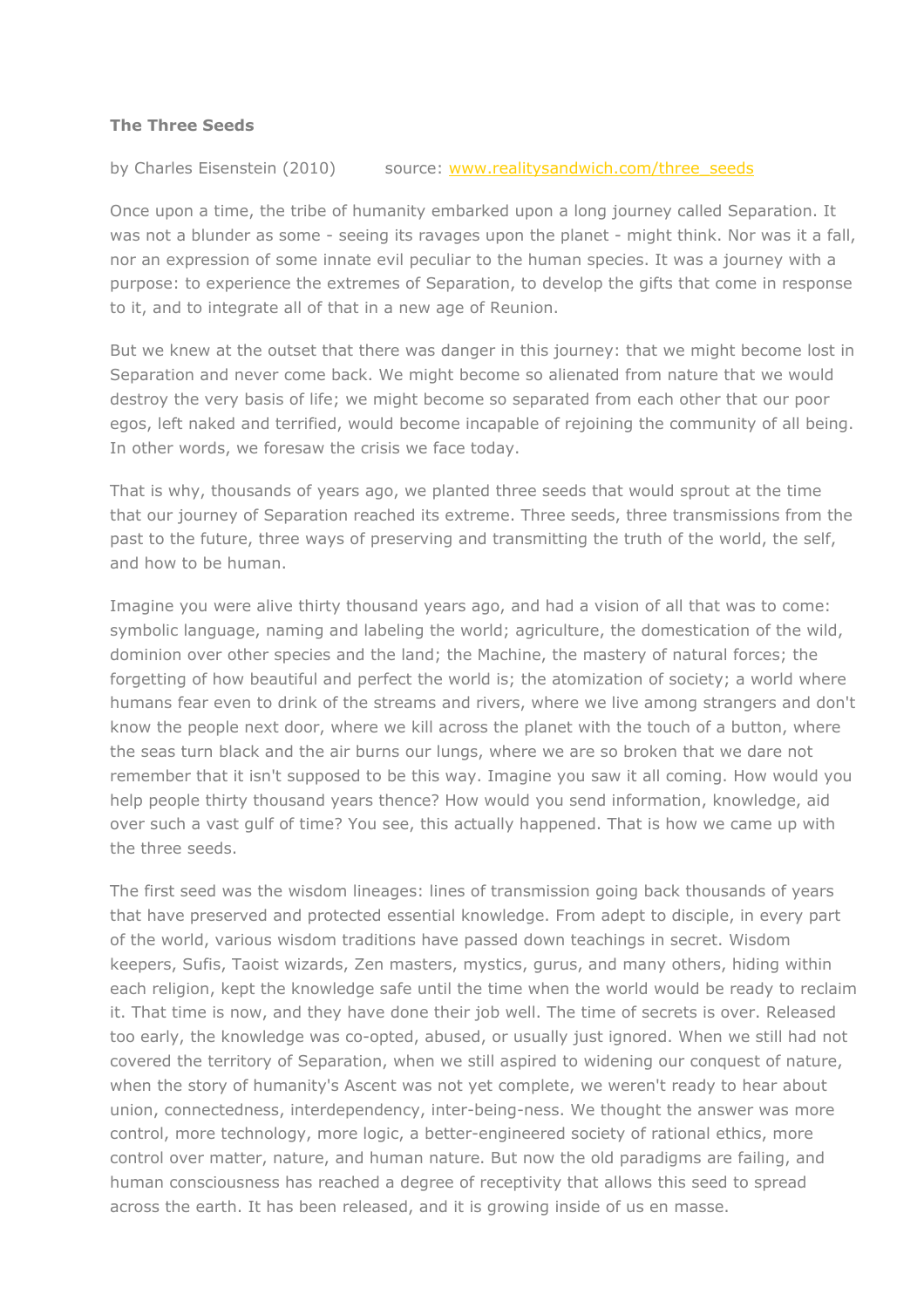The second seed was the sacred stories: myths, legends, fairy tales, folklore, and the perennial themes that keep reappearing in various guises throughout history. They have always been with us, so that however far we have wandered into the Labyrinth of Separation, we have always had a lifeline, however tenuous and tangled, to the truth. The stories nurture that tiny spark of memory within us that knows our origin and our destination. The ancients, knowing that the truth would be co-opted and distorted if left in explicit form, encoded it into stories. When we hear or read one of these stories, even if we cannot decode the symbolism, we are affected on an unconscious level. Myths and fairy tales represent a very sophisticated psychic technology. Each generation of storytellers, without consciously intending to, transmits the covert wisdom that it learned, unconsciously, from the stories told it.

Without directly contradicting the paradigms of separation and ascent, our myths and stories have smuggled in a very different understanding of reality. Under the cover of, "It's just a story," they convey emotional, poetic, and spiritual truth that contradicts linear logic, reductionism, determinism, and objectivity. I am not talking here about moralistic stories. Most of those carry little truth. To transmit the second seed, we must humble ourselves to our stories, and not try to use them for our own moralistic ends. They were created by beings far wiser than our modern selves. If you tell or transmit stories, be very respectful of their original form and don't change them unless you feel a poetic upwelling. Pay attention to which children's literature has the feel of a true story. Most recent kids' literature does not. You can recognize a true story by the way its images linger in your mind. It imprints itself on the psyche. You get the feeling that something else has been transmitted alongside the plot, something invisible. Usually, such stories bear rich symbolism often unknown even to their authors. A comparison of two 20th-century children's books illustrates my point: compare a Berenstain Bears story with *How the Grinch Stole Christmas*. Only the latter has a psychic staying power, revealing the spirit of a true story, and it is rich with archetypal symbolism.

The third seed was the indigenous tribes, the people who at some stage opted out of the journey of separation. Imagine that at the outset of the journey, the Council of Humanity gathered and certain members volunteered to retreat to remote locations and forgo separation, which meant refusing to enter into an adversarial, controlling relationship to nature, and therefore refusing the process that leads to the development of high technology. It also meant that when they were discovered by the humans who had gone deeply into Separation, they would meet with the most atrocious suffering. That was unavoidable.

These people of the third seed have nearly completed their mission today. Their mission was simply to survive long enough to provide living examples of how to be human. Each tribe carried a different piece, sometimes many pieces, of this knowledge. Many of them show us how to see and relate to the land, animals, and plants. Others show us how to work with dreams and the unseen. Some have preserved natural ways of raising children, now spreading through such books as *The Continuum Concept*. Some show us how to communicate without words - tribes such as the Hazda and the Piraha communicate mostly in song. Some show us how to free ourselves from the mentality of linear time. All of them exemplify a way of being that we intuitively recognize and long for. They stir a memory in our hearts, and awaken our desire to return.